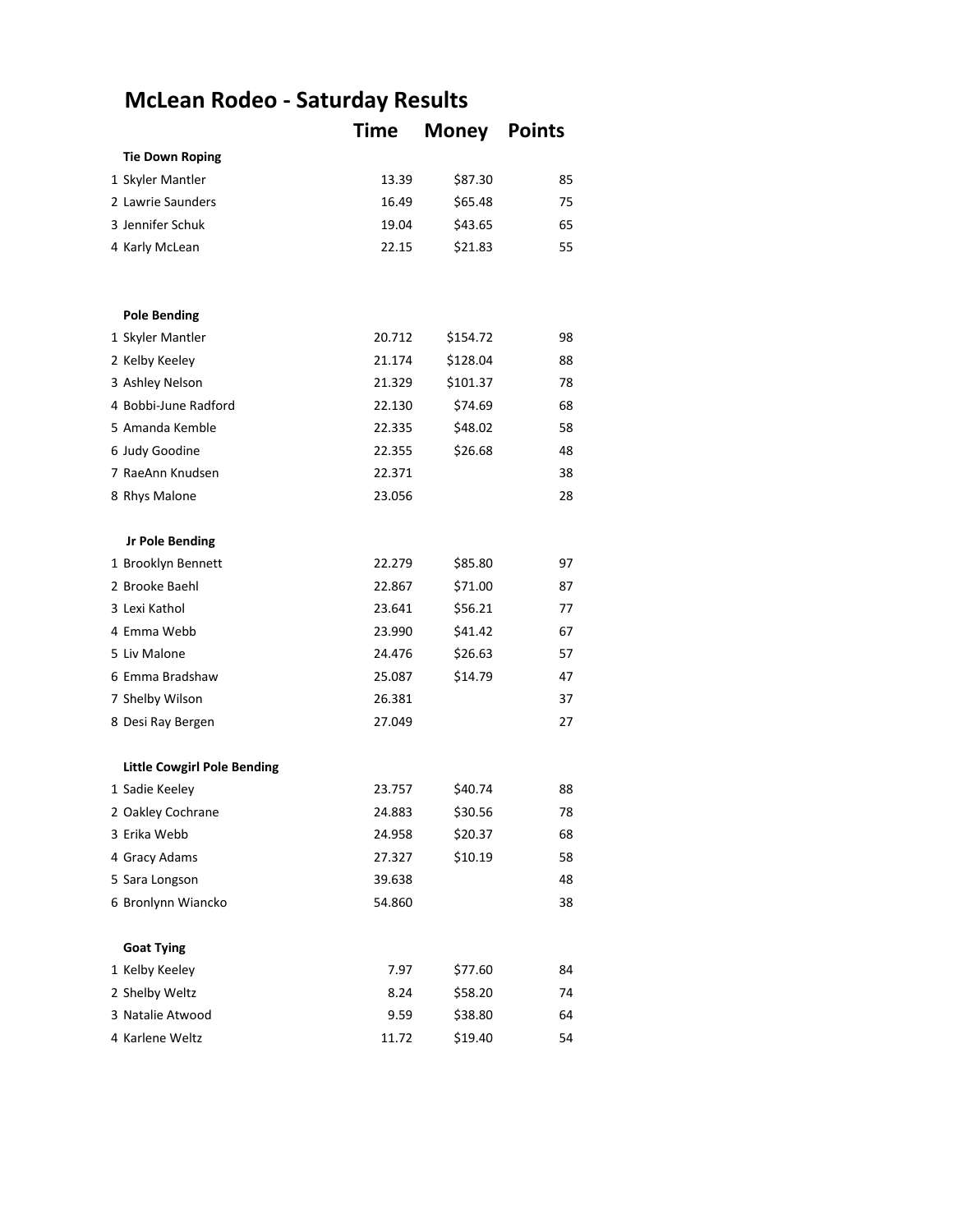| Jr Goat Tying                       |        |          |     |
|-------------------------------------|--------|----------|-----|
| 1 Alex McDonald                     | 9.30   | \$95.06  | 93  |
| 2 Brooke Baehl                      | 10.59  | \$71.30  | 83  |
| 3 Emma Longson                      | 11.30  | \$47.53  | 73  |
| 4 Hailey Nelson                     | 11.45  | \$23.77  | 63  |
| 5 Emma Webb                         | 11.77  |          | 53  |
| 6 Faythe Bergen                     | 12.86  |          | 43  |
| <b>Team Roping</b>                  |        |          |     |
| 1 Skyler Mantler / Rose Lang        | 11.83  | \$164.90 | 93  |
| 2 Lawrie Saunders / Bailey Sears    | 13.71  | \$123.68 | 83  |
| 3 Jennifer Schuk / Katie Newlin     | 29.61  | \$82.45  | 73  |
| 4 Ground                            |        | \$41.23  |     |
| <b>Barrel Racing</b>                |        |          |     |
| 1 Marina Eckert                     | 15.917 | \$210.98 | 106 |
| 2 Rose Perozak                      | 15.986 | \$174.60 | 96  |
| 3 Skyler Mantler                    | 16.196 | \$138.23 | 86  |
| 4 Karly McLean                      | 16.199 | \$101.85 | 76  |
| 5 Bobbi-June Radford                | 16.438 | \$65.48  | 66  |
| 6 Heather Cochrane                  | 16.486 | \$36.38  | 56  |
| 7 Judy Goodine                      | 16.586 |          | 46  |
| 8 Trish Seitz                       | 16.689 |          | 36  |
| <b>Jr Barrel Racing</b>             |        |          |     |
| 1 Faythe Bergen                     | 16.587 | \$90.02  | 98  |
| 2 Liv Malone                        | 17.084 | \$74.50  | 88  |
| 3 Cenidei Keeley                    | 17.211 | \$58.98  | 78  |
| 4 Emma Longson                      | 17.504 | \$43.46  | 68  |
| 5 Desi Ray Bergen                   | 17.667 | \$27.94  | 58  |
| 6 Brooklyn Bennett                  | 17.668 | \$15.52  | 48  |
| 7 Emily Morgan                      | 17.811 |          | 38  |
| 8 Emma Webb                         | 17.846 |          | 28  |
| <b>Little Cowgirl Barrel Racing</b> |        |          |     |
| 1 Erika Webb                        | 16.654 | \$40.74  | 88  |
| 2 Gracy Adams                       | 17.496 | \$30.56  | 78  |
| 3 Oakley Cochrane                   | 17.543 | \$20.37  | 68  |
| 4 Erin Longson                      | 17.552 | \$10.19  | 58  |
| 5 Sara Longson                      | 27.485 |          | 48  |
| 6 Callie Clark                      | 31.041 |          | 38  |